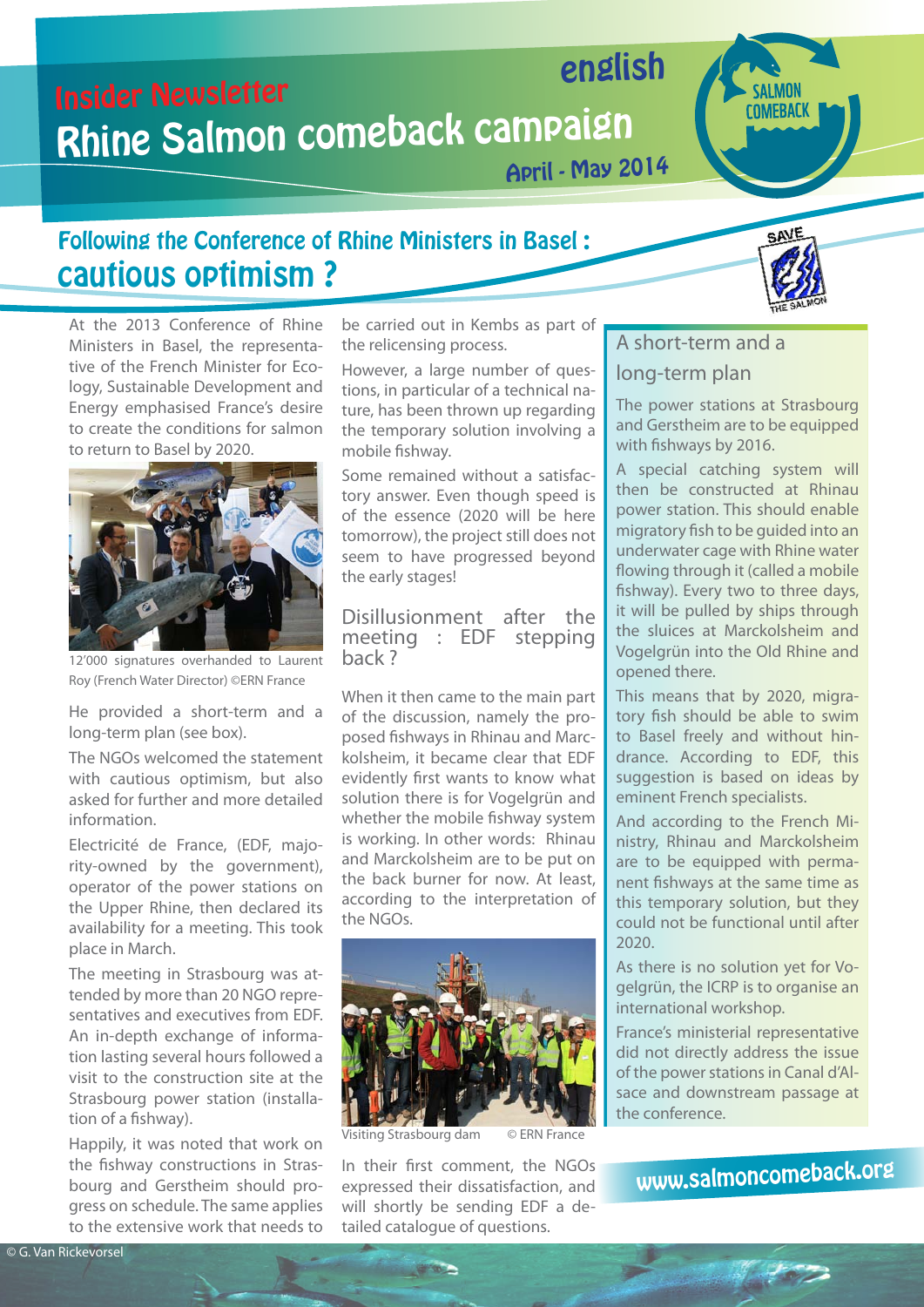<sup>R</sup>hin<sup>e</sup> -<u>- Salmon Comeback</u>

#### The latest figures: Upstream passage in the Rhine, Loire and Dordogne

The French authorities released a comparison of the latest figures a few days ago. The verdict is clear: salmon is still far away from being saved !



\*The Iffezheim station is closed for renovation since april 2013 **Source** : Saumon-Rhin, 2014

Number of Salomons

Number of Salomons

 $1,300$  $1.200$  $1.100$ 1000 son



# **Number of Salmons counted on the axis**



**Note : \*** After an incident happened the 01.29.2006, the Tuilières fishway could not operate until the 03.06.2009. **Source** : Migado, 2014.

### ICRP Seminar on Vogelgrün power station



Vogelgrün Dam © ERN France

In line with the resolution passed at the 2013 Ministerial Conference in Basel, the ICRP wishes to organise a seminar in autumn 2014 on the complex issue of the creation of continuity at Vogelgrün power station. A working group has already started work on this under the direction of former IKSR president André Weidenhaupt.

## Rhein-Sieg wild salmon centre founded

As of last November, around 200,000 smolts will be «produced» every year. One further step towards the sustainable reintroduction of salmon in the Rhine River basin.

[www.rhfv.de](http://www.rhfv.de)



www[.salmoncome](http://www.salmoncomeback.org/)back.org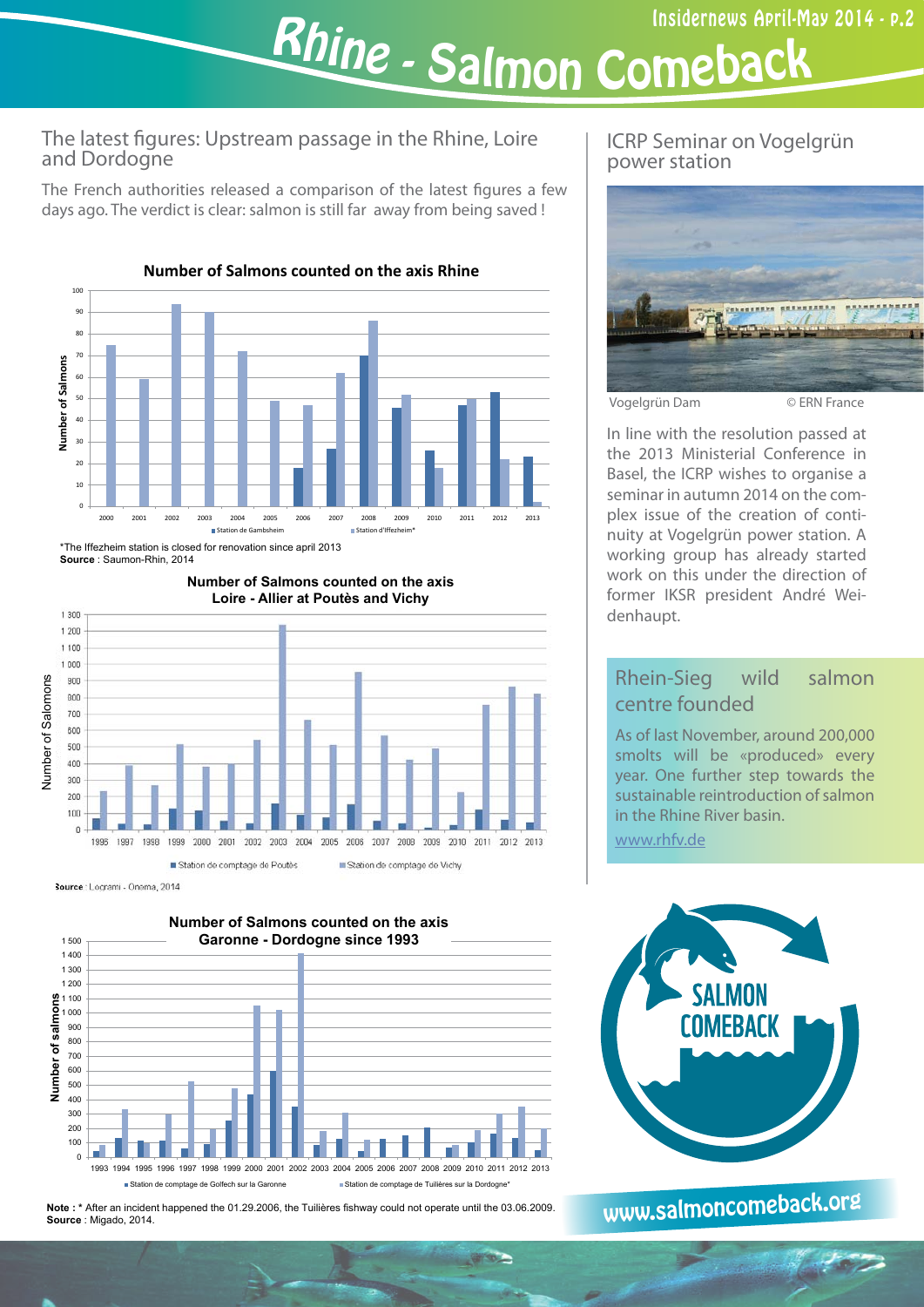# <sup>R</sup>hin<sup>e</sup> -<u>- Salmon Comeback</u>



#### Review of the Ministerial Conference in Basel

Various topics were addressed at the Conference of Rhine Minister in Basel. One important point was, of course, the long-desired continuity of the Rhine. Pressure by NGOs has brought results; France seems finally to be giving in, and Holland has also clearly announced the partial opening of the



Action at Strasbourg, and at Freiburg im Breisgau



The overhanded 12'000 signatures, the actions in Strasbourg, Freiburg im Breisgau with Alsace Nature and Regiowasser/BBU /BUND, ERN and WWF, and the appearance of the

**ALCOHOL:** 

Salmoncomeback coalition in Basel, resonated tremendously with the media. The sampling of «Saumon à la bâloise» with its humorous recipe and instructions of how to get salmon to Basel was warmly welcome by the delegates at the Conference of Rhine Ministers...



and at Basel congress center © ERN France

1072